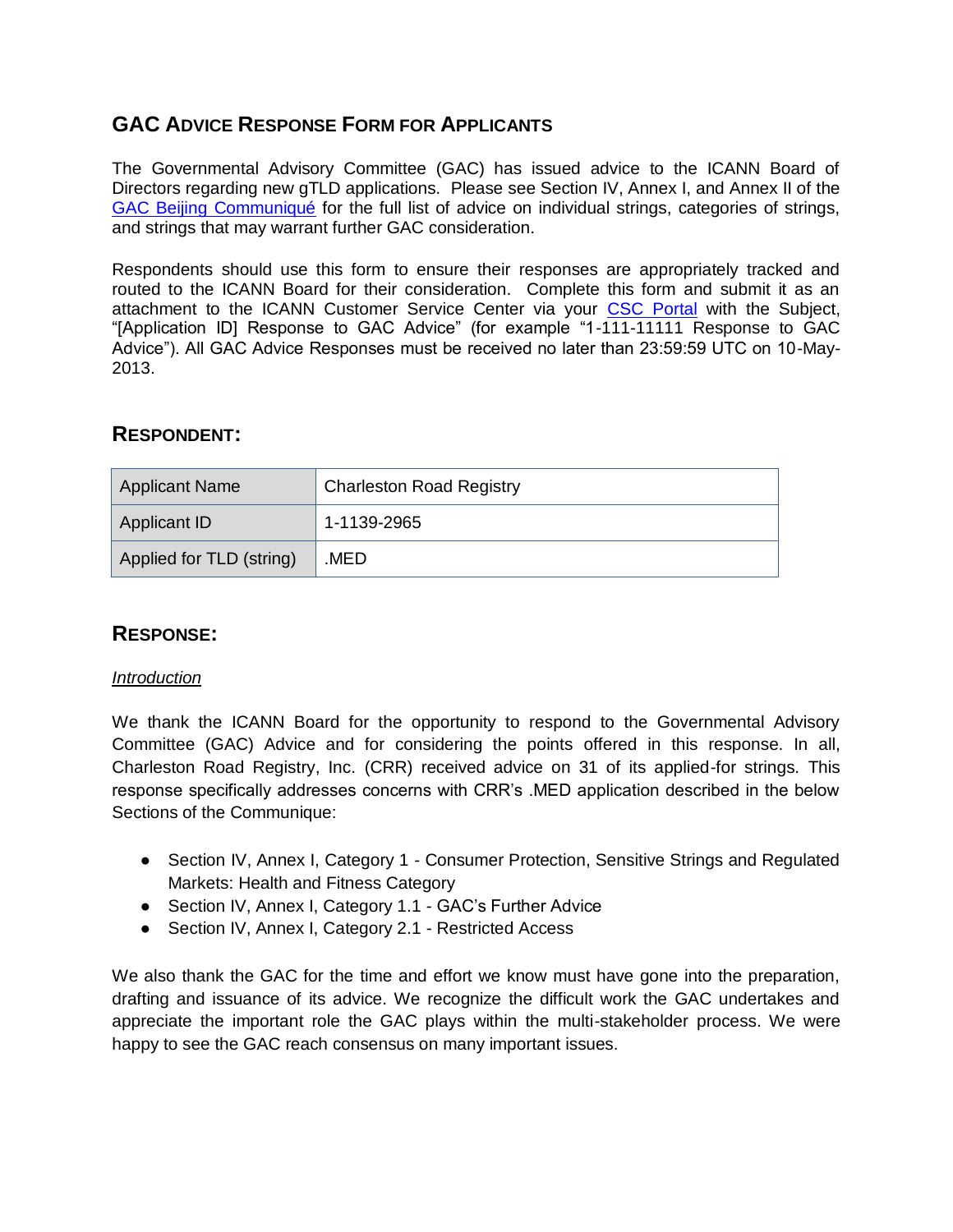CRR has always been and remains very committed to the security and stability of the domain name system as well as the success of the new generic top-level domain (gTLD) program and it is in that spirit that we submit the following response to the GAC Advice.

#### *CRR's Response to Category 1 GAC Safeguard Advice for .MED*

CRR's underlying new gTLD business philosophy is that all of our registries operate in a way that is consistent with applicable laws. As stated in our application for .MED, our mission is to help make information universally accessible and useful by extending the utility of the DNS while enhancing the performance, security, and stability of the Internet for users worldwide.

Category 1 safeguard advice suggests the following safeguards should apply to the .MED string under the Corporate Identifiers category. It is our belief the safeguard advice the GAC has is already addressed in our application for .MED. The following table outlines the GAC's safeguard advice and how our .MED application addresses it.

| #              | <b>Safeguard Advice</b>                                                                                                                                                                            | <b>CRR Response</b>                                                                                                                                                                                                                                                                                                                                                                                                                                                                                                                                                                                                                         |
|----------------|----------------------------------------------------------------------------------------------------------------------------------------------------------------------------------------------------|---------------------------------------------------------------------------------------------------------------------------------------------------------------------------------------------------------------------------------------------------------------------------------------------------------------------------------------------------------------------------------------------------------------------------------------------------------------------------------------------------------------------------------------------------------------------------------------------------------------------------------------------|
| 1              | policy<br>Registry's acceptable<br>will<br>use<br>require registrants to comply with all<br>applicable laws.                                                                                       | CRR's response to question 28.3, Abuse<br>Policy Rights Reserved, of the Applicant<br>Guidebook explicitly states: "CRR reserves<br>the right to deny, cancel any domain<br>nameit deems necessaryto comply with<br>any applicable laws, government rules or<br>requirements, requests of law enforcement,<br>or any dispute resolution process".                                                                                                                                                                                                                                                                                           |
| $\overline{2}$ | Registry will require registrars to notify<br>registrants of the above requirement.                                                                                                                | CRR will include a provision in its Registry-<br>Registrar Agreement requiring all registrars to<br>notify registrants of this requirement.                                                                                                                                                                                                                                                                                                                                                                                                                                                                                                 |
| 3              | Registry<br>will<br>require<br>registrants<br>with<br>sensitive health and financial data to<br>implement appropriate security measures<br>as defined by applicable law and industry<br>standards. | CRR recognizes the importance of treating<br>health data in a manner that is sensitive,<br>provides for confidentiality, and is secure.<br>CRR has committed to operating the registry<br>significant safeguards to<br>with<br>protect<br>registrant data. We comply with applicable<br>privacy laws, and additionally work internally<br>and with regulators and industry partners to<br>develop and<br>implement strong<br>privacy<br>standards for all of our services. Although not<br>directly addressed in our application, will add<br>a provision to the registration agreement<br>requiring registrants with sensitive health data |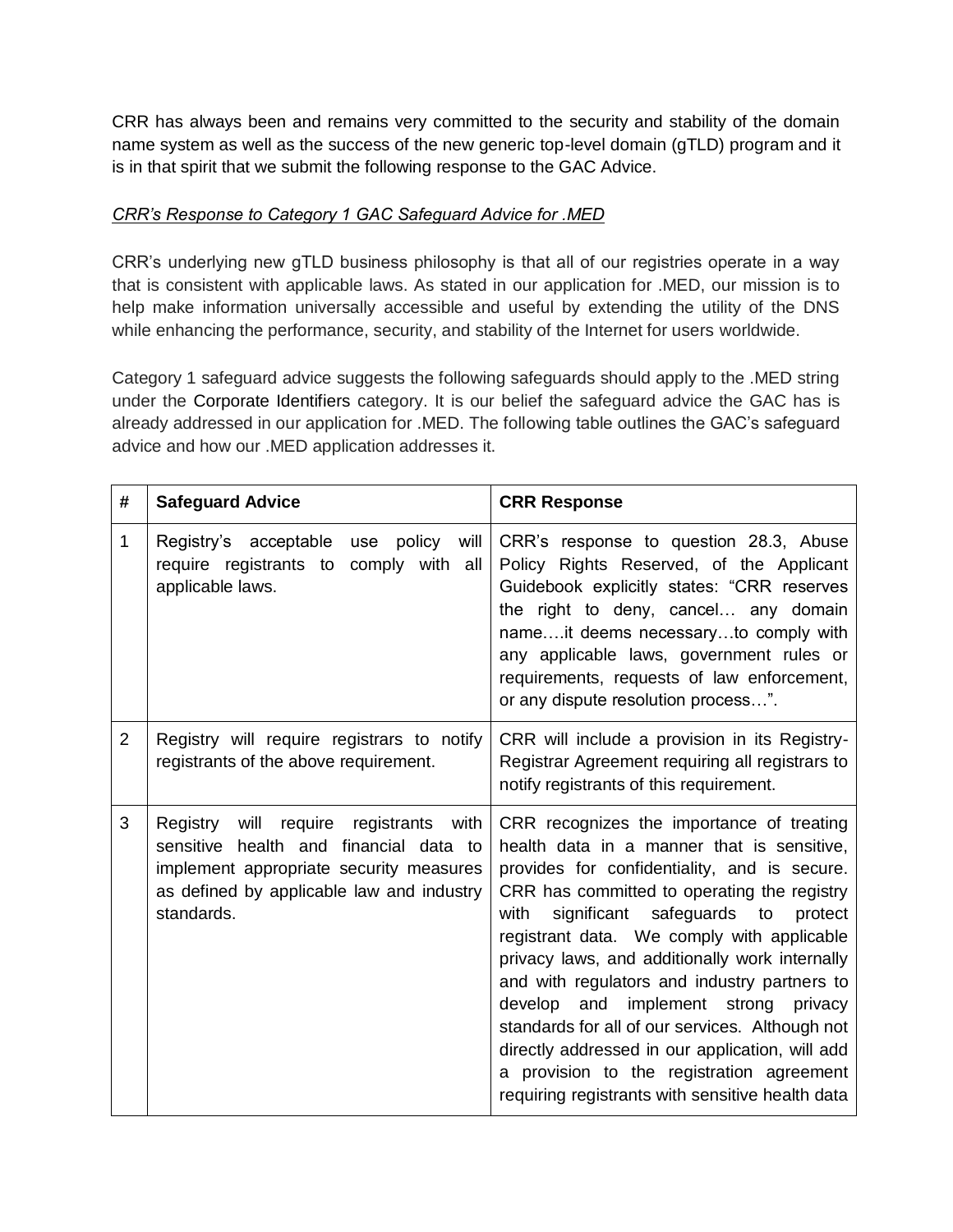|                |                                                                                                                                                                                                                   | to implement appropriate security measures<br>as defined by applicable law and industry<br>standards.                                                                                                                                                                                                                                                                                                                                                                                                                                                                                                                                                                                                                                                                                                                                                                                                                                                                                                                                                                                                                                                                                                                     |
|----------------|-------------------------------------------------------------------------------------------------------------------------------------------------------------------------------------------------------------------|---------------------------------------------------------------------------------------------------------------------------------------------------------------------------------------------------------------------------------------------------------------------------------------------------------------------------------------------------------------------------------------------------------------------------------------------------------------------------------------------------------------------------------------------------------------------------------------------------------------------------------------------------------------------------------------------------------------------------------------------------------------------------------------------------------------------------------------------------------------------------------------------------------------------------------------------------------------------------------------------------------------------------------------------------------------------------------------------------------------------------------------------------------------------------------------------------------------------------|
| $\overline{4}$ | Registry<br>will<br>form<br>relationships<br>with<br>relevant<br>regulatory<br>or<br>self-regulatory<br>bodies to mitigate the risk of illegal activity.                                                          | We are planning to have verification policies<br>associated with this TLD. CRR will work with<br>relevant regulatory bodies to establish these<br>policies, and in some cases we expect to<br>continue to work with these bodies as a part<br>of the verification process.                                                                                                                                                                                                                                                                                                                                                                                                                                                                                                                                                                                                                                                                                                                                                                                                                                                                                                                                                |
| 5              | Registry will require registrants to provide<br>a current point of contact for the reporting<br>of registration abuse, and the contact<br>details for their industry regulatory or self-<br>regulatory authority. | During the registration process, registrants<br>already<br>required<br>to<br>provide<br>both<br>are<br>administrative and technical contacts, and<br>registrants have an ongoing obligation to<br>keep this information current. CRR intends to<br>treat the administrative contact as the point of<br>contact for reporting registration abuse.<br>Additionally, CRR has also taken steps to<br>mitigate issues arising from flawed registrant<br>contact details. CRR's response to question<br>28.8, Abuse Prevention, of the Applicant<br>"CRR<br>Guidebook explicitly states:<br>will<br>authenticate<br>registrant<br>information<br>by<br>providing an email verification link sent to the<br>registrant to confirm its email address. In<br>addition, we will ensure an ongoing ability to<br>contact the registrant via email by confirming<br>the new email address as part of changes<br>affecting the contact information." ~and~<br>"CRR plans to regularly monitor registration<br>completeness,<br>data<br>for<br>accuracy<br>and<br>employing<br>authentication<br>methods,<br>and<br>establishing policies and<br>procedures<br>to<br>address domain names with inaccurate or<br>incomplete WHOIS data." |

## *CRR's Response to Category 1.1 GAC's Further Safeguard Advice for .MED and Category 2.1 Safeguard Advice for .MED*

Apart from the safeguards CRR has outlined above in order to address the GAC's specific safeguard advice for Category 1 strings, we also want to point out specific safeguards we have built into our application for the .MED string.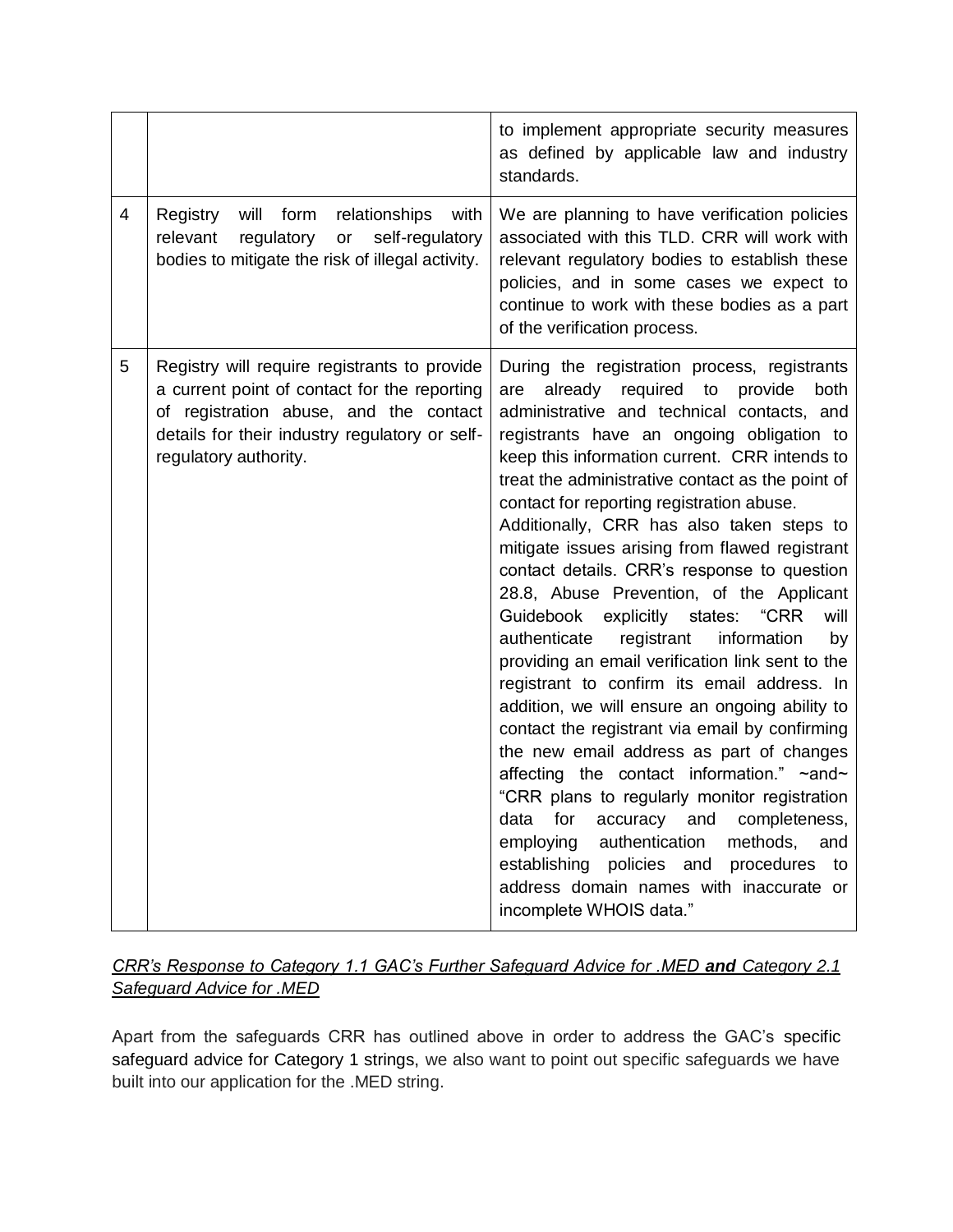CRR's application for .MED is a "restricted access TLD model". Restricted access TLD model means we have committed to enhanced levels of protection and eligibility verification as part of the registration process for this TLD. Specifically:

- *Registration Process:* Registration criteria will be designed to protect the .MED community.
- *Eligibility Verification Process:* At the time of registration, registrars will be required to verify that each potential registrant is in fact a member of the applied-for community in order to register a second-level domain in .MED. Additionally, CRR reserves the right to adopt certain monitoring measures, including periodic audits, and the right to adopt enforcement measures, including a request that registrars facilitate a user reporting method to log complaints and⁄or potential instances of misuse within the gTLD.
- *Rights Protection Mechanisms:* As set forth below in our discussion of additional safeguards, CRR is committed to implementing strong and integrated intellectual property rights protection mechanisms which build upon ICANN's required policies while encouraging innovation, competition, and choice on the Internet.

### *Additional Safeguards Provided for All CRR Applications*

Finally, as part of our commitment to improving the Internet ecosystem through the new gTLD program, CRR seeks to mitigate the problem of abusive registrations and uses of domain names. We recognize that such abuses create security and stability issues for the registry, registrars, and registrants, as well as for users of the Internet in general. Accordingly, CRR will work hand-in-hand with our parent company, Google Inc., to provide a secure Internet space for all of our new gTLD registries, where harmful practices such as phishing, malware, spamming, pharming, and child pornography are not tolerated. Our robust abuse policy will ensure that CRR has the authority to suspend, cancel, or transfer domain names that violate such prohibitions.

In addition, we have worked with the community to develop additional intellectual property rights protection mechanisms that build upon ICANN's requirements, stipulated in the Applicant Guidebook, but still allow for ample competition and choice on the Internet. In addition to the carefully negotiated requirements mandated by ICANN, CRR has committed to double the length of the mandatory Sunrise Period from 30 days to 60 days and to extend the Trademark Claims Service indefinitely for all of our open registries. The recent expansion of the Claims Service that allows up to 50 previously abused strings per Trademark Clearinghouse submission to be included, coupled with our indefinite Claims Service significantly reduce rights holders' burdens by reducing monitoring costs and deterring potential cybersquatters. CRR's commitment to engage in pre-registration verification of potential domain name registrants should further serve to reduce fraudulent practices and to facilitate better communication between the parties to a dispute.